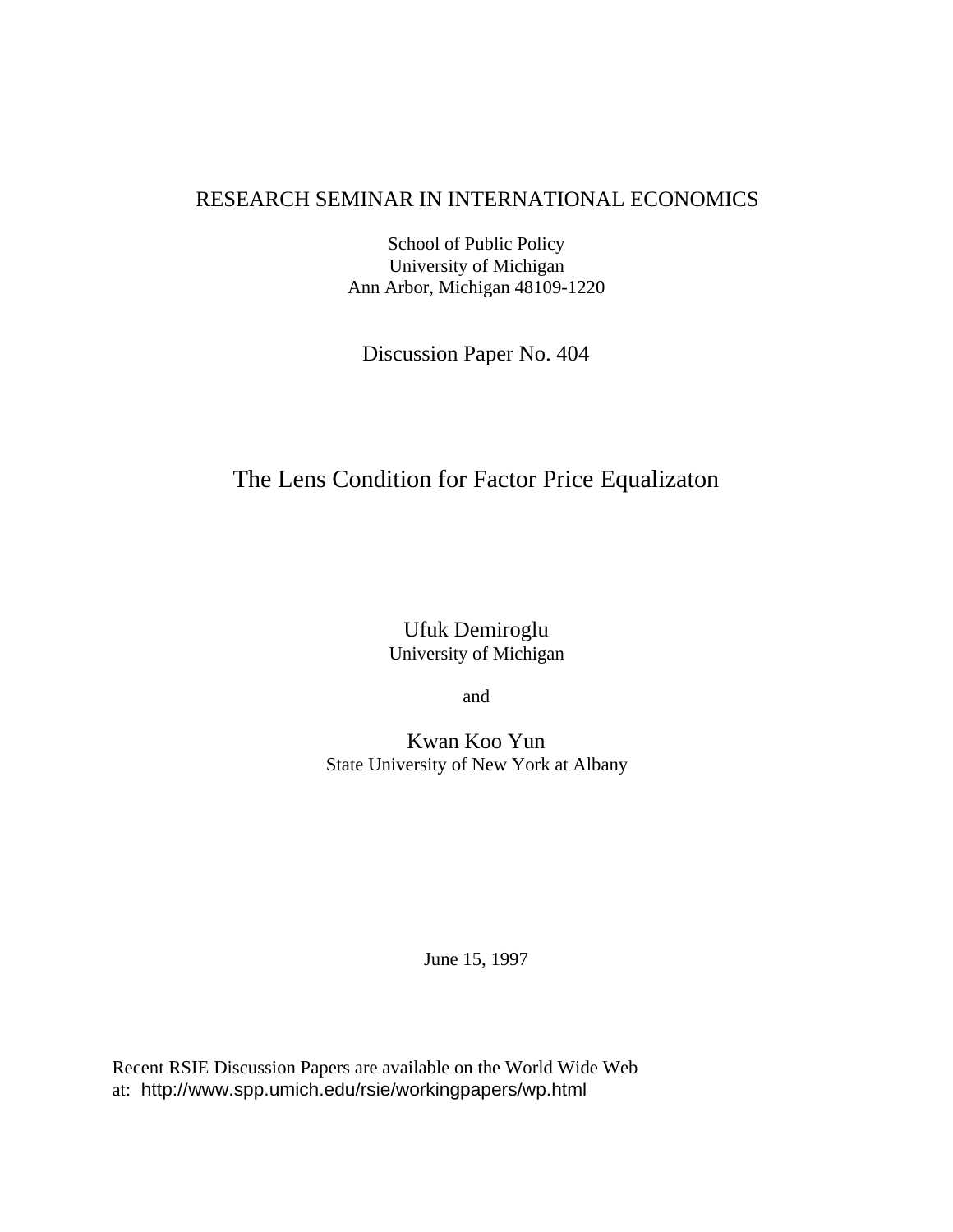# The Lens Condition for Factor Price Equalization

Ufuk Demiroglu **Economics Department,** University of Michigan, Ann Arbor, Michigan 48109-1220 phone 313-327-9705, fax 313-764-2769 e-mail demir@umich.edu

Kwan Koo Yun\* **Economics Department** State University of New York at Albany, Albany, NY 12222 phone 518-442-4741, fax 518-442-4736 e-mail ky948@cnsvax.albany.edu

**JEL Classification: F11** 

Deardorff (1994) provides a condition that is necessary for factor price equalization across countries. That condition is a generalization of "country" endowments contained in the diversification cone" from the standard  $2 \times 2 \times 2$ Heckscher-Ohlin model to the case of many goods, countries and factors. He also shows that this condition is *sufficient* in the case of two countries and conjectures that the sufficiency might hold in general. In this paper we establish the sufficiency in further cases. However, we show by a counterexample that the sufficiency does not hold in general.

keywords: factor price equalization, integrated world economy, lens condition

<sup>\*</sup>Demiroglu is grateful to Alan Deardorff for his help and comments. The authors benefitted from incisive comments from a referee. The authors obtained similar results independently and submitted them separately. This joint paper is prepared at the request of the Editor.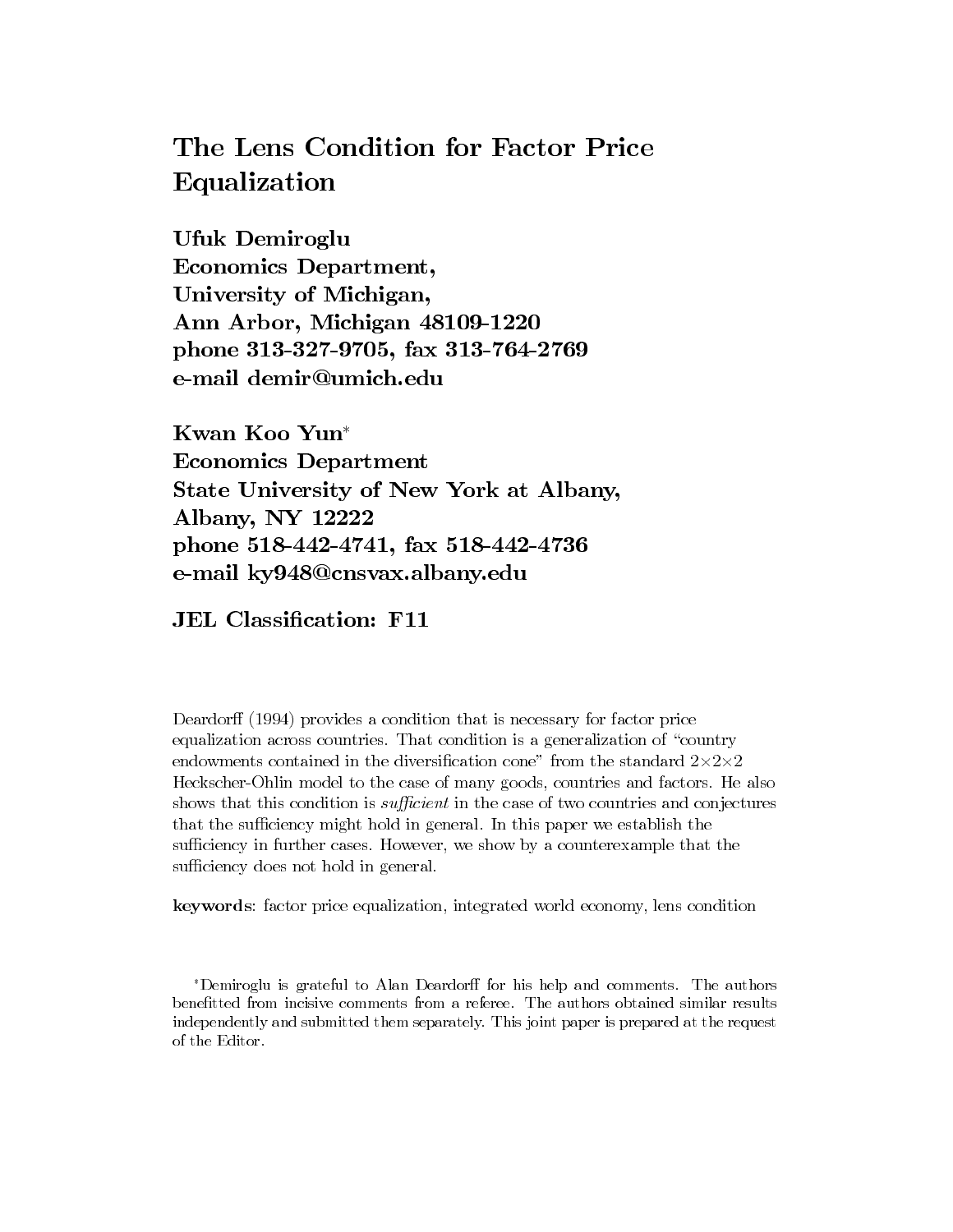#### $1$  Introduction

An integrated world economy approach to factor price equalization (FPE) in the Heckscher-Ohlin (HO) model shows the following: an international economy has an equilibrium with equalized factor prices if and only if the integrated world economy has an equilibrium whose outputs can be produced by the countries each using only their own factor endowments and using the integrated world economy techniques (FPE Condition). When are such conditions satisfied? Discussion in the literature (Deardorff  $(1994)$ , Dixit and Norman  $(1980)$  relates the FPE Condition to the condition that factor endowments of countries do not differ as much as the factor intensity variations at the integrated economy equilibrium.

In the 2 country, 2 good, 2 factor Heckscher-Ohlin model, the FPE condition is equivalent to the condition that the country endowments are in the cone of diversification defined by the factor use vectors at the integrated world equilibrium. The diversification cone forms a parallelogram when drawn from the lower-left and upper-right corners of an Edgeworth Box. Deardorff  $(1994)$ generalizes this to the case of many countries, goods, and factors. In higher dimensions, the parallelogram takes the shape of a "lens," while the country endowments determine another lens. The condition in the  $2 \times 2 \times 2$  world that "the country endowment point must be in the parallelogram of diversification" is replaced by the condition that "the country lens must lie inside the goods lens" (Lens condition).

Deardorff shows that the Lens Condition is *necessary* for the FPE Condition and that it is also *sufficient* in the case of two countries. He then conjectures that sufficiency might hold in general. We show that the Lens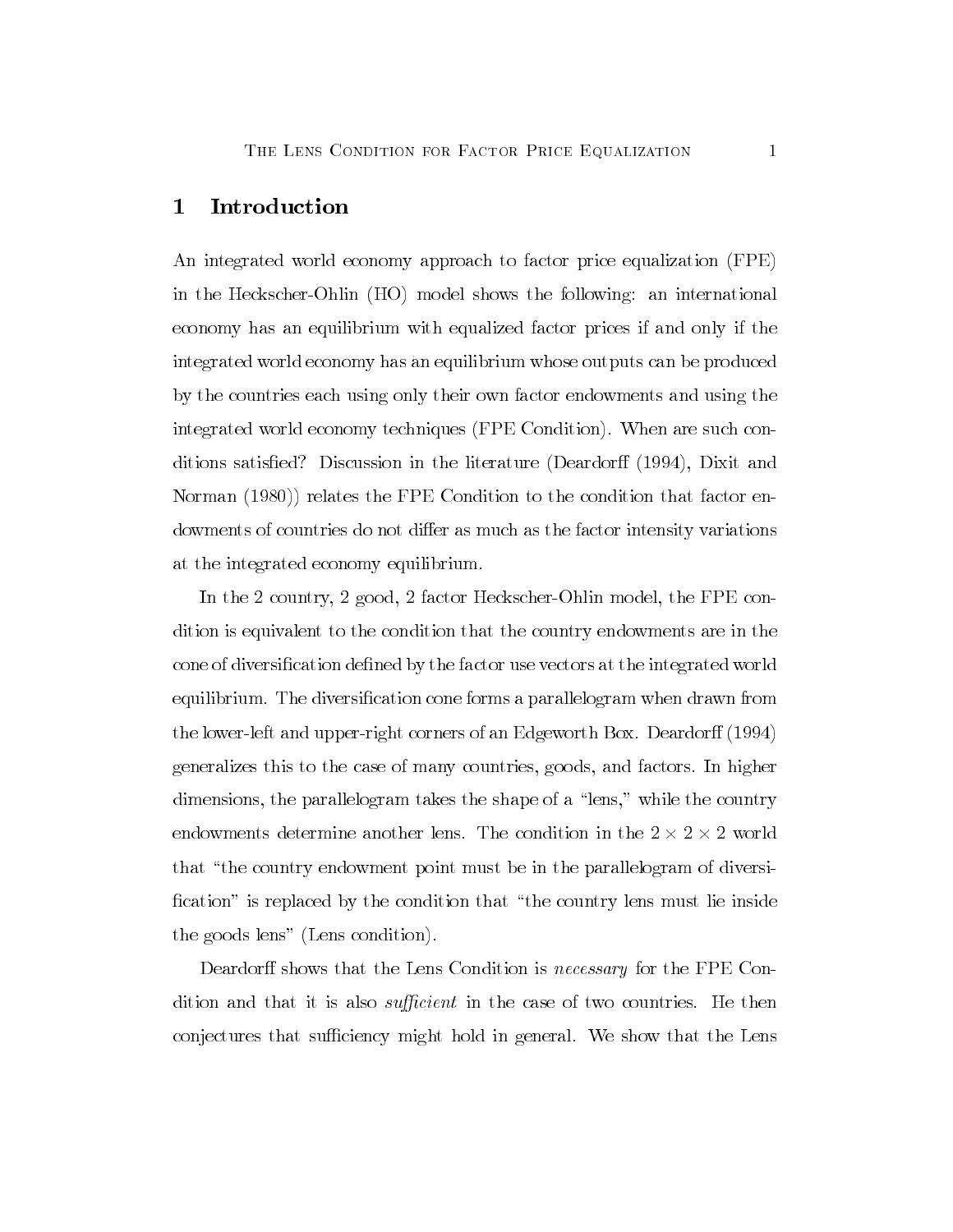Condition is also sufficient when there are at least as many factors as goods (under a full rank condition on the factor use matrix). However, we show by a counterexample that the Lens Condition is not sufficient for the FPE Condition in general.

### 2 Notation and Definitions

The framework is a multi-dimensional HO model; countries share identical constant returns to scale technologies, markets are perfectly competitive, factors are mobile within countries  $-$  but not across countries  $-$  and trade is free. In the approach of Dixit and Norman  $(1980)$  to factor price equalization, a central concept is the "Integrated World Economy"  $(WE)$ , a hypothetical economy obtained by allowing factors (as well as goods) to move freely across countries in the above model. (The standard HO model will henceforth be referred to as the "international economy," to distinguish it from the IWE.)

There are  $m$  countries,  $n$  goods and  $f$  factors. Countries and goods are indexed by *i* and *j* respectively. The *f*-vector  $v_j$ ,  $j = 1, \dots, n$  is the row vector of factors used in the IWE equilibrium production of good j. The  $f$ -vector  $V_i$ ,  $i = 1, \dots, m$ , is the row vector of factor endowment of country i. The  $n \times f$  matrix **v** and  $m \times f$  matrix **V** are then defined by

$$
\mathbf{v} = \begin{bmatrix} v_1 \\ \vdots \\ v_n \end{bmatrix}, \quad \mathbf{V} = \begin{bmatrix} V_1 \\ \vdots \\ V_m \end{bmatrix}
$$

We assume that these matrices do not contain zero rows or columns to exclude trivial cases. Let  $u_n = (1, 1, \dots, 1)$  be the *n*-vector of 1s. We denote by  $I_m$  the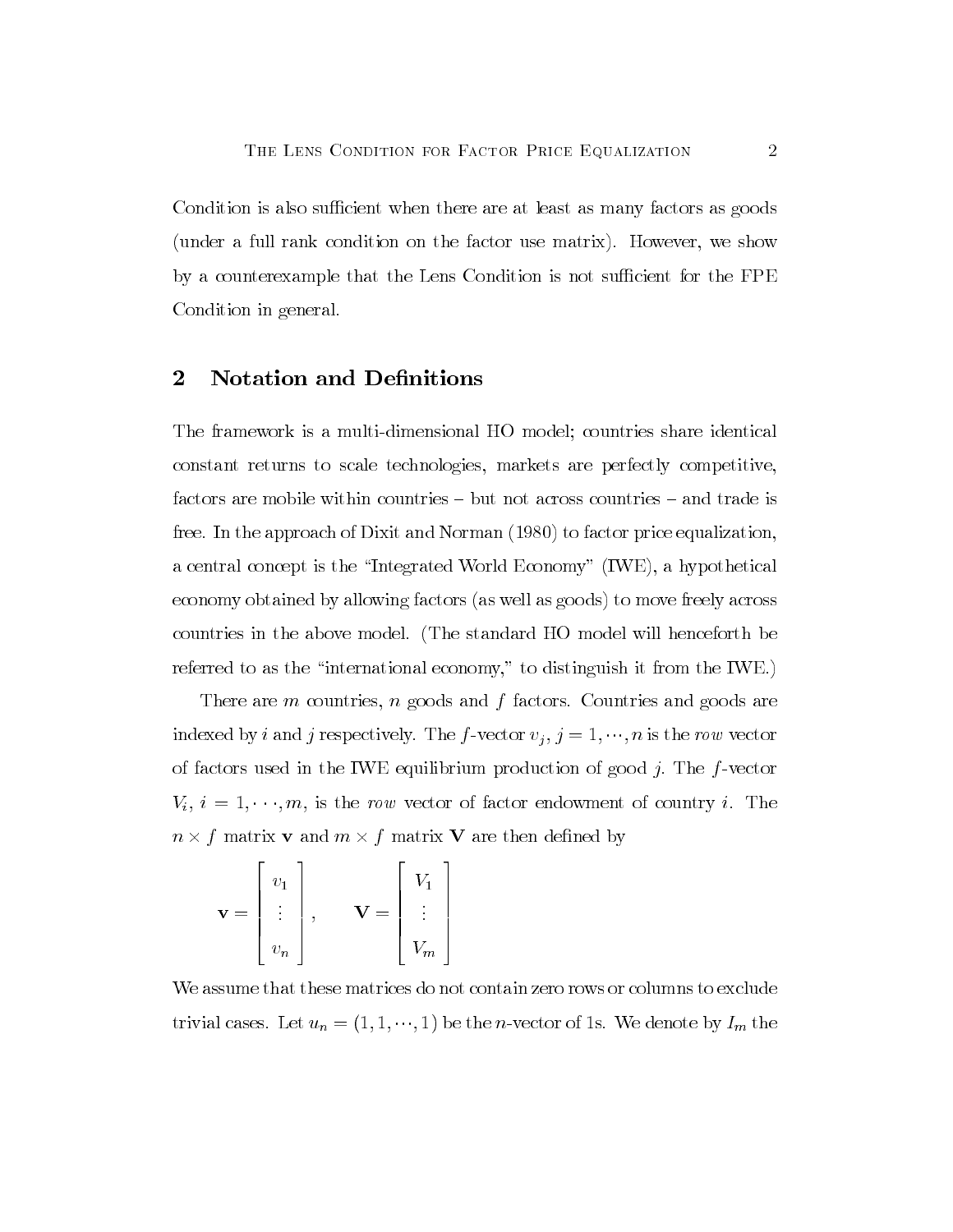set of row vectors in  $\mathbb{R}^m$  whose coordinate values are between zero and one. Thus,  $I_m$  is the m-dimensional unit cube. A vertex of  $I_m$  is an element of  $I_m$ that has either 0 or 1 in each of its coordinates. Finally,  $I_{m \times n}$  represents the set of m by n matrices with elements in [0, 1]. Assuming that all factors are fully employed at the IWE equilibrium, the sum of factors used to produce the IWE output equals the sum of country endowments. That is,  $u_n \mathbf{v} = u_m \mathbf{V}$ .

If the factor prices are equalized in an international economy equilibrium. factors have no incentive to move across borders. Hence, those prices and production and consumption vectors from the international economy equilibrium also constitute an equilibrium of the IWE. Therefore, if the factor prices are equalized in an international economy equilibrium, the IWE has an equilibrium that can be replicated in the international economy. Conversely, if it is possible to replicate an IWE equilibrium *production* in the international economy using the techniques of the IWE equilibrium (i.e., using the same factor intensities as in the IWE equilibrium), the IWE equilibrium prices, together with these production allocations, give an international economy equilibrium with equalized factor prices<sup>1</sup>. Replicating IWE production suffices because replicating IWE *consumption* does not pose a difficulty due to free trade.

To replicate production of the IWE, we need to assign each country i an output share  $\lambda_i$  ( $\lambda_i$  in  $I_n$ ) where  $\lambda_{ij}$  denotes the share of country i in world production of good  $j$ . To make sure that production of each good in the international economy is the same as that in the IWE, country shares must satisfy  $\sum_{i=1}^{m} \lambda_i = u_n$ . Furthermore, if countries use the IWE techniques, these

<sup>1</sup>See Dixit and Norman(1980,110-122) for details.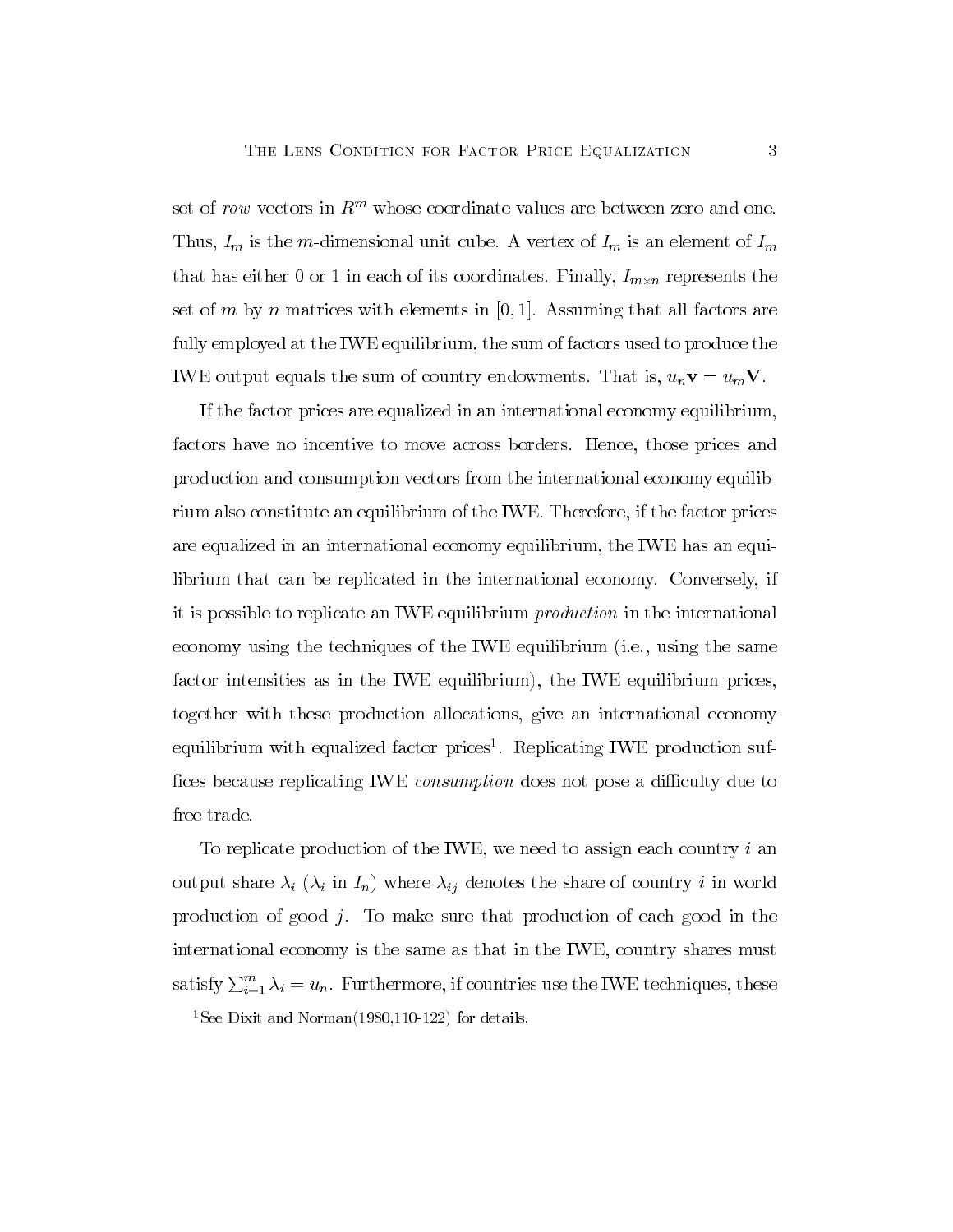output assignments require factor inputs  $\lambda_i$ **v** from country *i*. For this to be feasible, we need  $\lambda_i \mathbf{v} \leq V_i$ . Since all factors are assumed to be employed in the IWE equilibrium,  $\lambda_i \mathbf{v} = V_i$ . The foregoing can be compactly written as:

**Definition 1** (FPE Condition) There exists  $\lambda$  in  $I_{m \times n}$  satisfying (1)  $\lambda v = V$ and (2)  $u_m \lambda = u_n$ .

An international economy has an equilibrium with FPE if and only if the FPE Condition holds for some IWE equilibrium. If both the IWE and the international economy has a unique equilibrium, FPE obtains if and only if the FPE Condition holds.

The following definition is due to Deardorff (1994).

**Definition 2** (lens) The lens of an  $n \times f$  matrix v,  $\mathcal{L}(\mathbf{v})$ , is:

$$
\mathcal{L}(\mathbf{v}) = \{b\mathbf{v} \mid b \in I_n\}.
$$

His main result is below:

**Theorem** (Deardorff  $(1994)$ )

FPE Condition  $\implies \mathcal{L}(\mathbf{V}) \subset \mathcal{L}(\mathbf{v}).$ 

The condition  $\mathcal{L}(V) \subset \mathcal{L}(v)$  will be referred to as the Lens Condition. It tells us that the lens constructed using the country factor endowment vectors lies inside the lens constructed using the factor use vectors. It is often convenient in the proofs to use The Lens Condition in the following form:

Given any a in  $I_m$ , there is b in  $I_n$  satisfying  $b\mathbf{v} = a\mathbf{V}$ .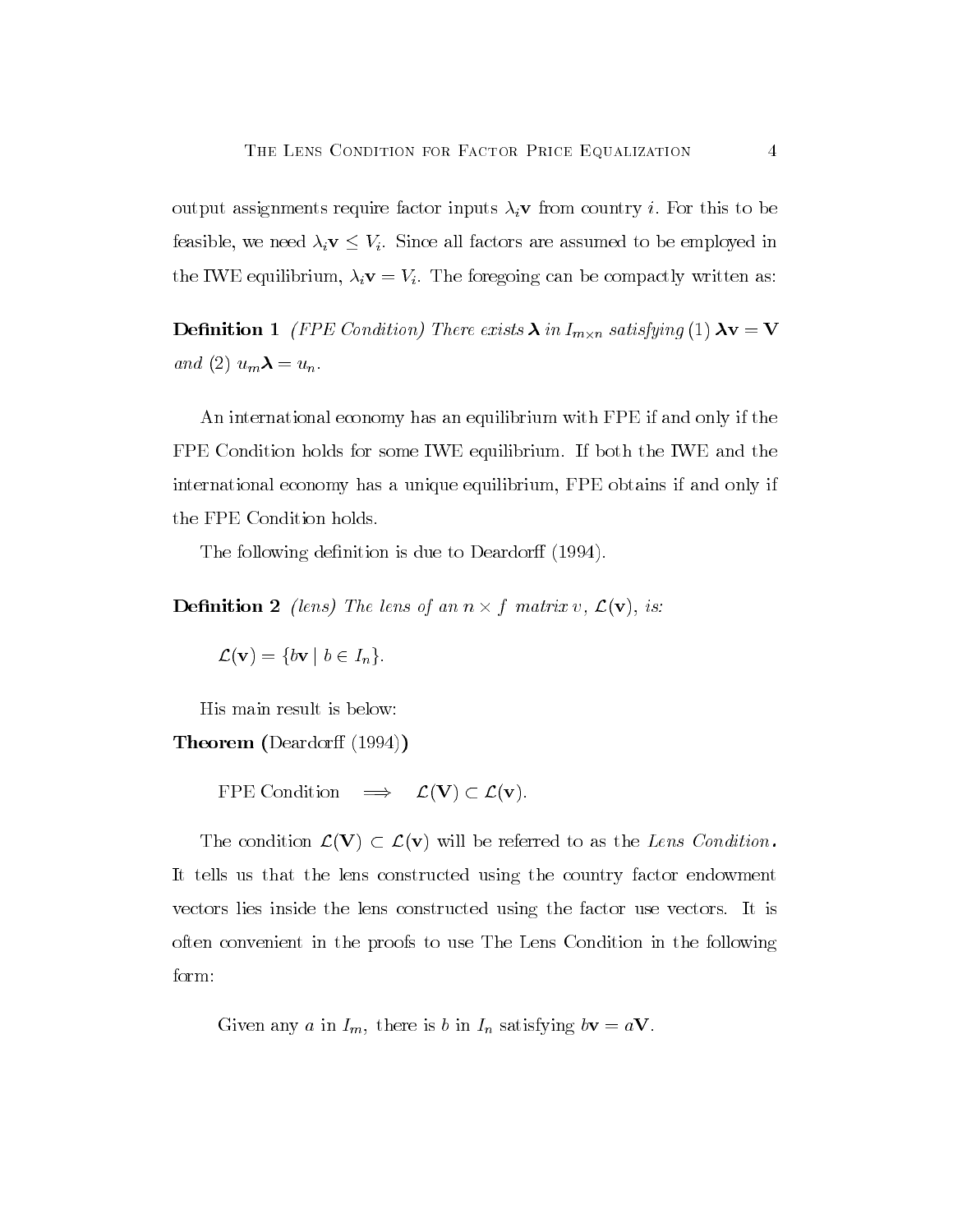Deardorff conjectures that the reverse of the above theorem might hold. Deardorff's Conjecture:

FPE Condition  $\Leftarrow \mathcal{L}(V) \subset \mathcal{L}(v)$ .

#### 3 Deardorff's Conjecture in Special Cases

The Deardorff conjecture is valid in several special cases. The first is given by Deardorff (1994) and is also implicit in the discussion of Dixit and Norman  $(1980).$ 

**Proposition 1** (Deardorff) The Lens Condition implies the FPE Condition when there are only two countries.

We give further cases where the Lens Condition is sufficient for the FPE Condition. Our first result covers the subcase where the number of goods is equal to the number of factors and the factor use matrix is nonsingular.

**Proposition 2** The Lens Condition implies the FPE Condition when there are at least as many factors as goods  $(n \leq f)$  and **v** has full rank.

**Proof.** Each row  $V_i$  of **V** is in  $\mathcal{L}(\mathbf{V})$ . Since  $\mathcal{L}(\mathbf{V}) \subset \mathcal{L}(\mathbf{v})$ ,  $V_i$  is also in  $\mathcal{L}(\mathbf{v})$ . By the definition of lens, there is  $\lambda_i$  in  $I_n$  satisfying  $\lambda_i \mathbf{v} = V_i$ , for each country *i*. Define a  $m \times n$  matrix

$$
\boldsymbol{\lambda} = \begin{bmatrix} \lambda_1 \\ \vdots \\ \lambda_m \end{bmatrix}.
$$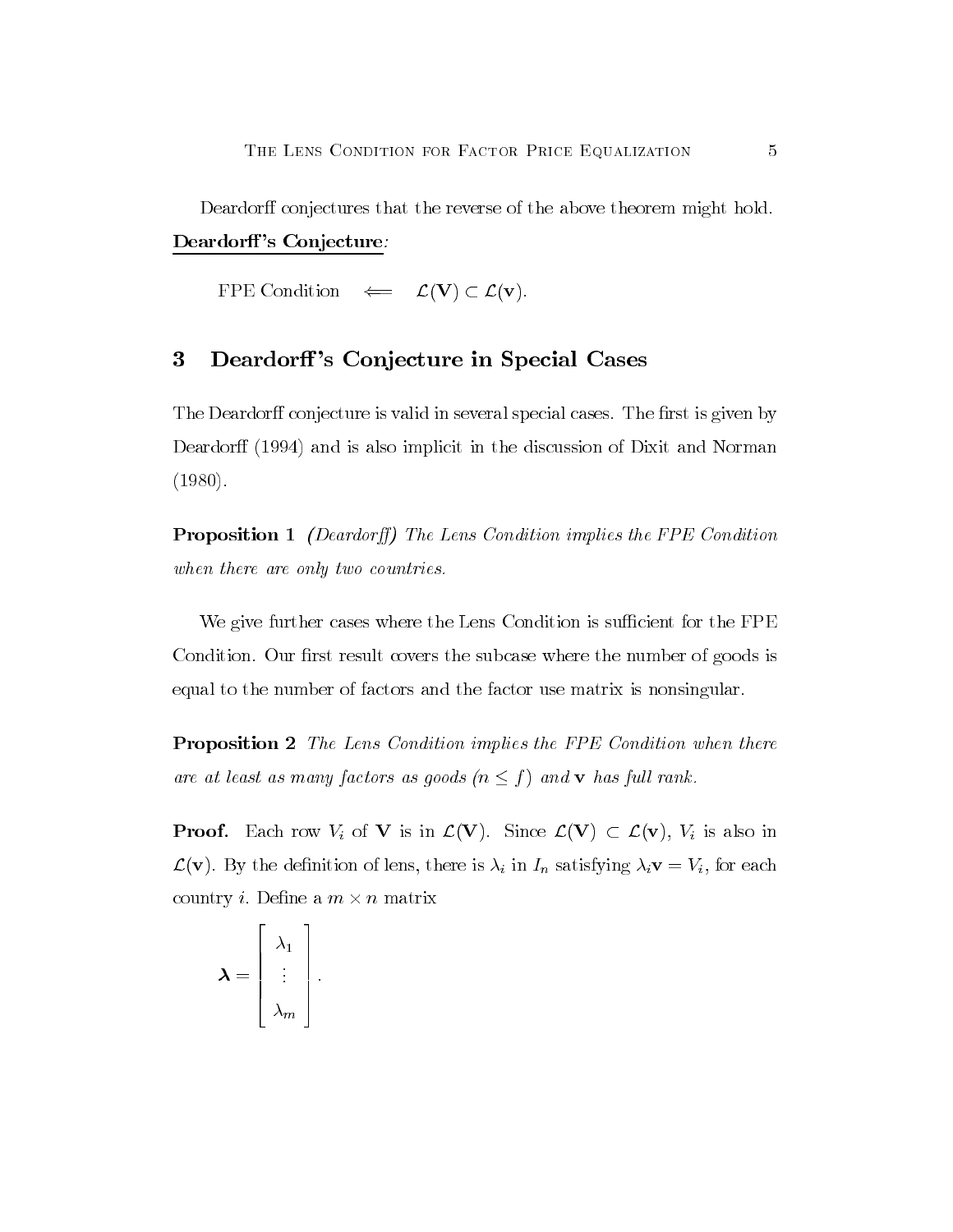Then  $\lambda$  is in  $I_{m \times n}$  and  $\lambda \mathbf{v} = \mathbf{V}$ . Since  $\mathbf{v}$  has full rank, it has n columns that are linearly independent. Without loss of generality, let the first  $n$  columns of  $\bf{v}$  be linearly independent. Then, we can write  $\bf{v}$  as a partitioned matrix  $\mathbf{v} = [\mathbf{v}_A | \mathbf{v}_B]$  where  $\mathbf{v}_A$  is a  $n \times n$  invertible matrix. Similarly, we partition V as  $V = [V_A | V_B]$  in a conforming manner. Trivially, since  $\lambda v = V$ ,  $\lambda \mathbf{v}_A = \mathbf{V}_A$  and since  $u_n \mathbf{v} = u_m \mathbf{V}$ ,  $u_n \mathbf{v}_A = u_m \mathbf{V}_A$ . Thus,  $\lambda = \mathbf{V}_A \mathbf{v}_A^{-1}$  and  $u_m \lambda = u_m \mathbf{V}_A \mathbf{v}_A^{-1} = (u_n \mathbf{v}_A) \mathbf{v}_A^{-1} = u_n.$ 

When there are only two goods, the full rank condition of  $v$  in Proposition  $2$  can be dropped:

**Corollary 1** The Lens Condition implies the FPE Condition when there are only two goods.

**Proof.** First, consider the case of  $n = 2 \leq f$ . If the rank of **v** is 2, the conclusion follows from Proposition 2. The rank of  $v$  is not zero since it contains nonzero elements. Suppose the rank of **v** is 1. Since the rows  $v_1, v_2$ are nonzero and nonnegative,  $v_2 = \delta v_1$ , for some  $\delta > 0$ . Under the Lens Condition, there is  $b_i$  in  $I_2$  such that  $b_i \mathbf{v} = V_i$ , for each country i. Thus, for each country *i*,  $V_i = b_i \mathbf{v} = \gamma_i v_1$ , for some  $\gamma_i > 0$ . Since  $(1 + \delta)v_1 = u_2 \mathbf{v} =$  $u_m$ **V** =  $\sum_i \gamma_i v_1$ , 1 +  $\delta = \sum_i \gamma_i$ . If we choose  $\lambda_i = (\gamma_i / \sum_i \gamma_i) u_2$ , for each *i*,  $\lambda_i \mathbf{v} = \gamma_i v_1 = V_i$ , for each i and  $\sum_i \lambda_i = u_2$ . Finally, if  $f = 1$ , the above argument applies trivially.  $\blacksquare$ 

#### 4 Counterexamples for Deardorff's Conjecture

First, we prove a lemma that simplifies the verification of the Lens Condition. For the Lens Condition to be satisfied, it is enough that it is satisfied at all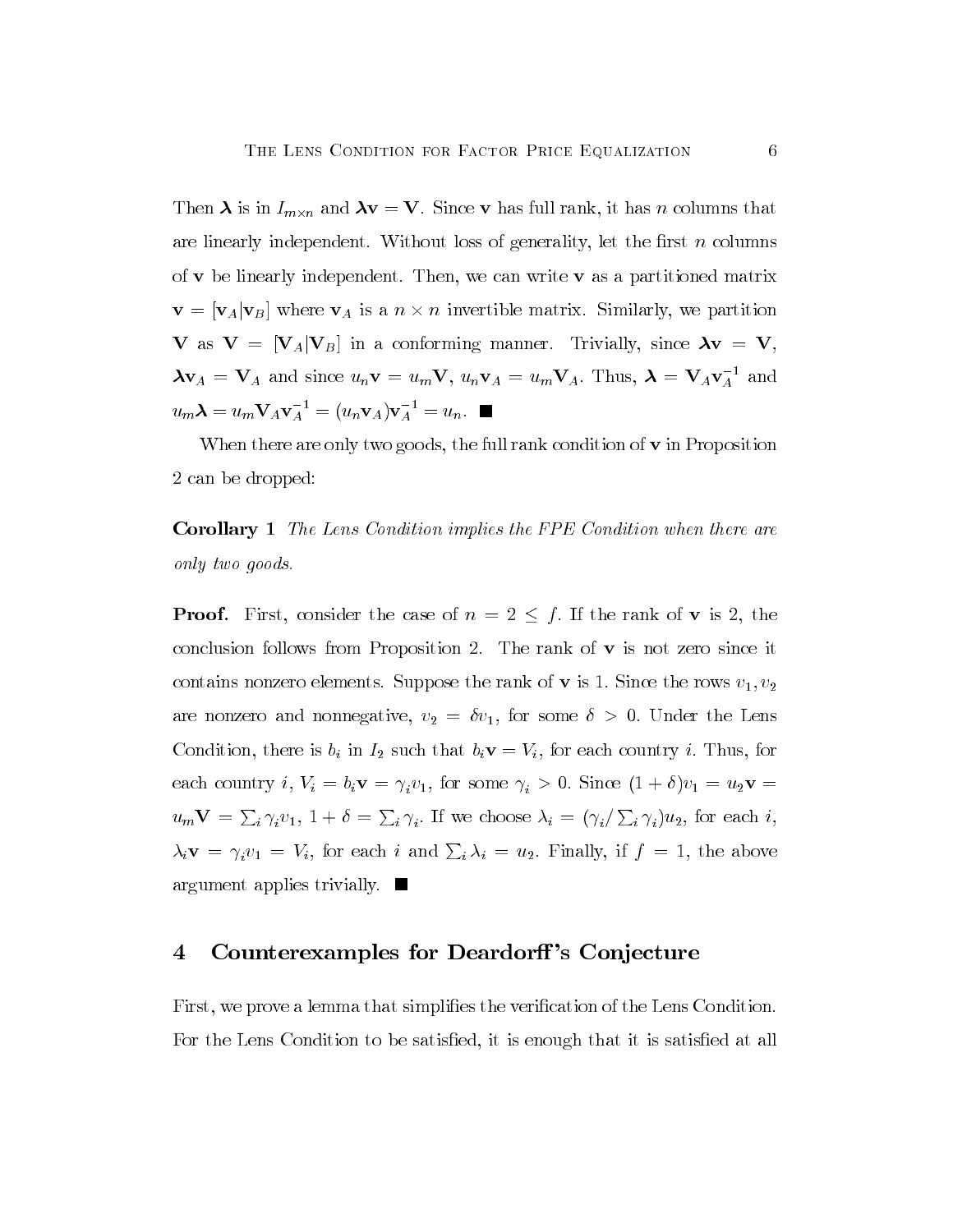vertices of  $I_m$ .

**Lemma 1** The equation by  $= aV$  has a solution b in  $I_n$  for each a in  $I_m$  if and only if the equation has a solution b in  $I_n$  for each vertex a in  $I_m$ .

**Proof.** The only if part is trivial. For the if part, suppose that for each vertex  $a_i$  of  $I_m$ , there exists  $b_i$  in  $I_n$  such that  $b_i \mathbf{v} = a_i \mathbf{V}$ , and consider an arbitrary a in  $I_m$ . We need to find b in  $I_n$  such that  $b\mathbf{v} = a\mathbf{V}$ . The cube  $I_m$ is the set of convex combinations of its vertices. Thus,  $a$  can be written as  $a = \sum_i \alpha_i a_i$ , where  $\{a_i\}$  are the vertices of  $I_m$  and  $\{\alpha_i\}$  are numbers in  $[0, 1]$ that sum up to one. Let  $b \equiv \sum_i \alpha_i b_i$ . Since  $I_n$  is convex,  $b = \sum_i \alpha_i b_i$  is in  $I_n$ , and  $a\mathbf{V} = \sum_i \alpha_i a_i \mathbf{V} = \sum_i \alpha_i b_i \mathbf{v} = b\mathbf{v}$ .

### 4.1 A Counterexample

The following example shows that the Deardorff Conjecture is not generally valid. Suppose that there are  $4$  goods,  $3$  factors and  $3$  countries. Suppose that the factor content of the IWE equilibrium production  $\bf{v}$  and the endowment of countries  $V$  are:

$$
\mathbf{v} = \begin{bmatrix} 1 & 0 & 0 \\ 0 & 1 & 0 \\ 0 & 0 & 1 \\ 1 & 1 & 1 \end{bmatrix} \quad \text{and} \quad \mathbf{V} = \begin{bmatrix} 0 & 1 & 1 \\ 1 & 0 & 1 \\ 1 & 1 & 0 \end{bmatrix}.
$$

We show below that 1)  $u_n \mathbf{v} = u_m \mathbf{V}$ , 2)  $\mathcal{L}(\mathbf{V}) \subset \mathcal{L}(\mathbf{v})$  and 3) The FPE Condition is not satisfied. These establish a counterexample to the Deardorff Conjecture.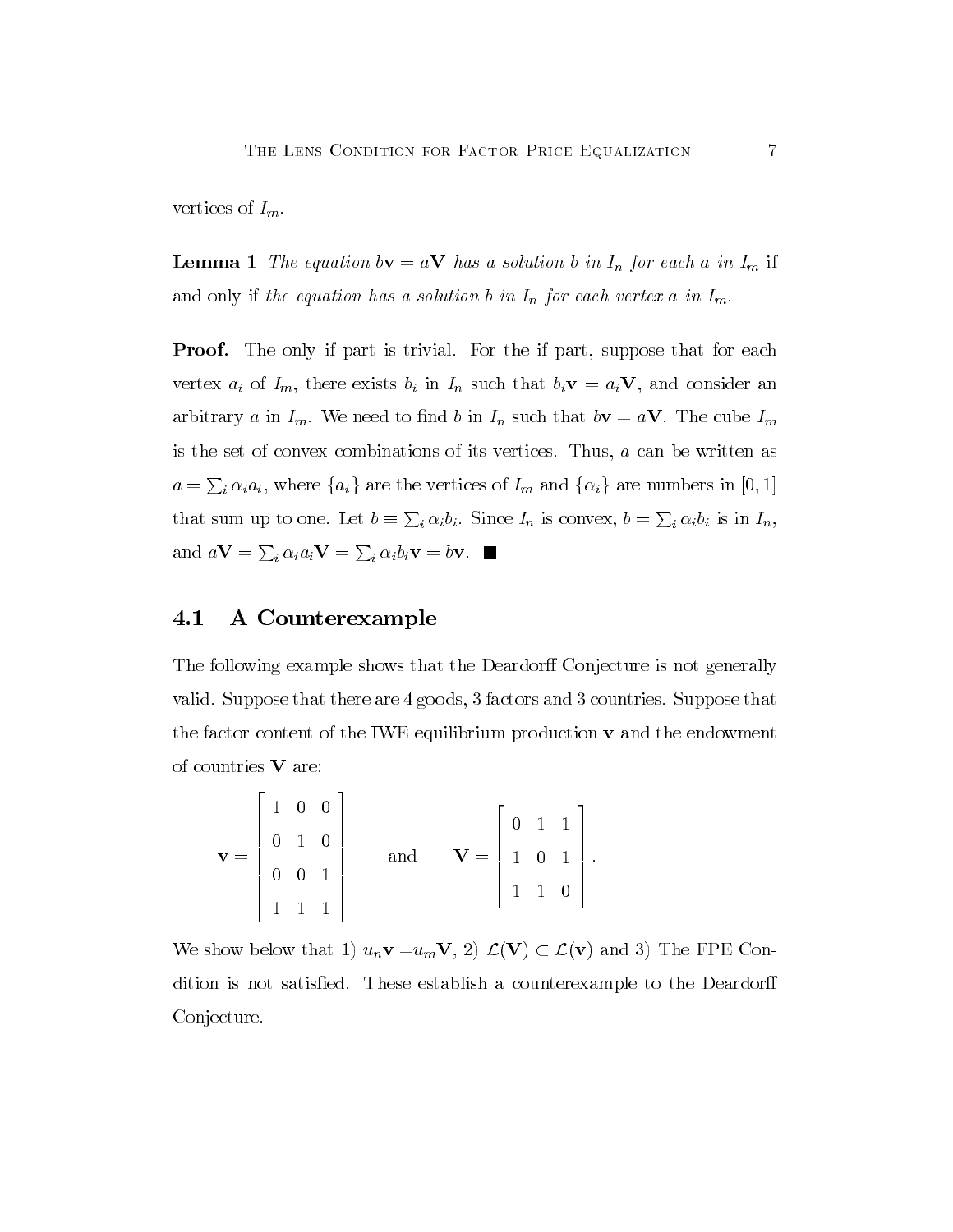#### Interpretation

There are three factors,  $K$ ,  $L$  and  $T$  (capital, labor and land) and the world factor endowment of each of them is 2 units. The first good uses only K, the second only L, and the third only T. The fourth good uses all the three factors  $K$ ,  $L$  and  $T$ . There are three countries, each of them lacking one of the three factors. As a result, none of the countries can produce good 4, although the IWE could produce it. However, we show that the lens condition is satisfied for these matrices.

#### Proof of the counterexample:

1) 
$$
u_n
$$
**v** =  $(2, 2, 2) = u_m$ **V**.

2) When  $m = 3$ , the vertices of  $I_3$  are:  $0_3 = (0,0,0), a_1 = (1,0,0), a_2 =$  $(0,1,0), a_3 = (0,0,1), a_{12} = (1,1,0), a_{13} = (1,0,1), a_{23} = (0,1,1)$  and  $u_3$ . We have  $u_4\mathbf{v} = u_3\mathbf{V}$  and  $0_4\mathbf{v} = 0_3\mathbf{V}$ , where  $0_4$  is the 4-dimensional zero vector. Thus, to check the Lens Condition, we only need to look for  $b_1$ ,  $b_2$ ,  $b_3, b_{12}, b_{13}, b_{23}$  in  $I_4$  solving:

$$
b_1 \mathbf{v} = a_1 \mathbf{V}, \quad b_{12} \mathbf{v} = a_{12} \mathbf{V}
$$
  
\n
$$
b_2 \mathbf{v} = a_2 \mathbf{V}, \quad b_{13} \mathbf{v} = a_{13} \mathbf{V}
$$
  
\n
$$
b_3 \mathbf{v} = a_3 \mathbf{V}, \quad b_{23} \mathbf{v} = a_{23} \mathbf{V}
$$
\n(1)

The following values satisfy the equations in (1) and thus the Lens Condition is satisfied by Lemma 1:  ${b_1 = (0, 1, 1, 0), b_2 = (1, 0, 1, 0), b_3 =}$  $(1, 1, 0, 0), b_{12} = (0, 0, 1, 1), b_{13} = (0, 1, 0, 1), b_{23} = (1, 0, 0, 1)$ . We can check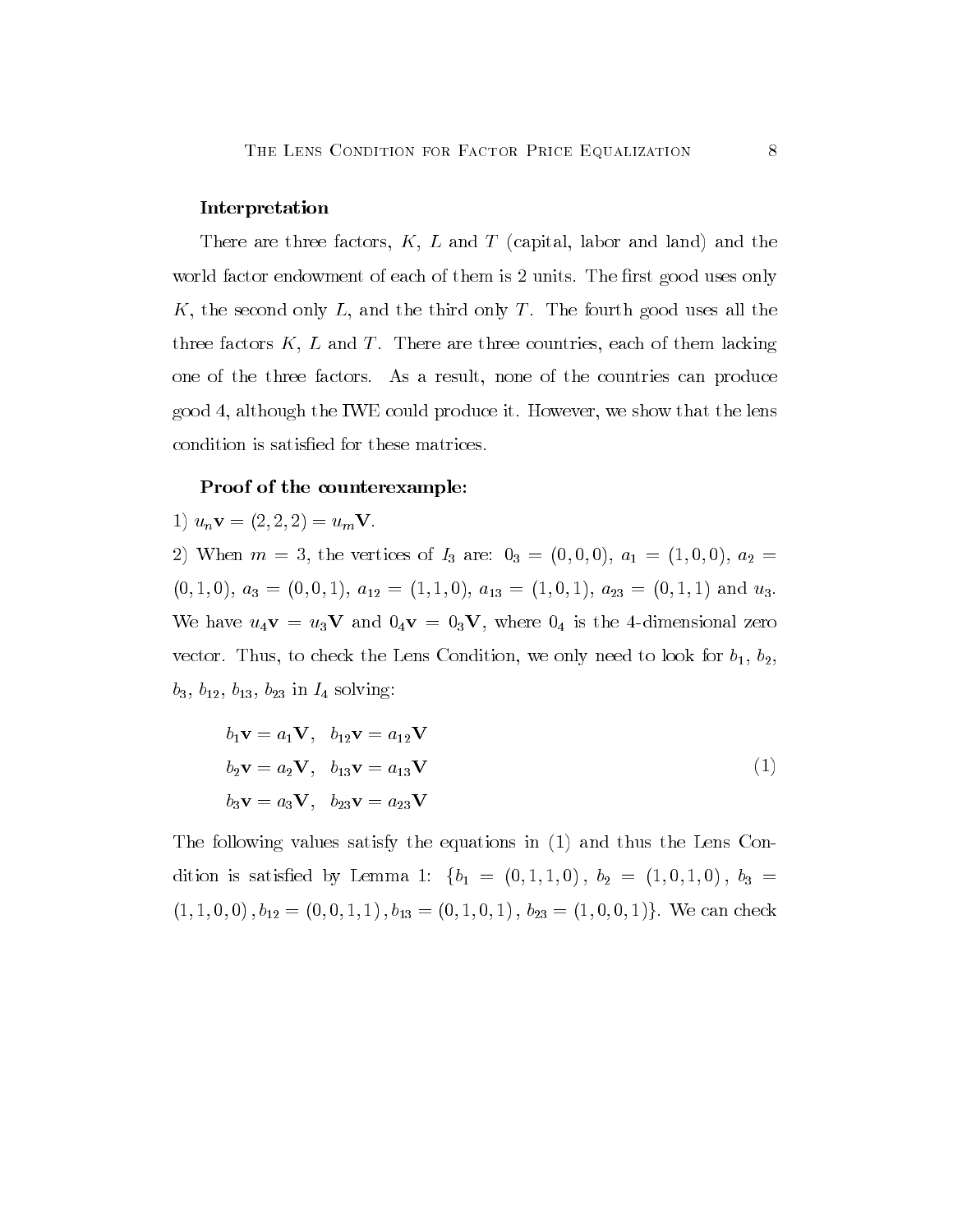that these are solutions by verifying:

|              |                   | $0 \quad 1 \quad 1 \quad 0$                    |                |                                           |                     |                                           |              |              |                                            | $0 \t1 \t1$    |
|--------------|-------------------|------------------------------------------------|----------------|-------------------------------------------|---------------------|-------------------------------------------|--------------|--------------|--------------------------------------------|----------------|
|              |                   | $1\quad 0\quad 1\quad 0$                       |                |                                           |                     | $\begin{array}{cc} 1 & 0 & 0 \end{array}$ |              | $\mathbf{1}$ | $\boldsymbol{0}$                           | $\overline{1}$ |
|              |                   | $\begin{array}{ccc} 1 & 1 & 0 & 0 \end{array}$ |                |                                           | $0 \quad 1 \quad 0$ |                                           |              |              | $1 \quad 1 \quad 0$                        |                |
|              | $0\quad 0\quad$   | $1\quad1$                                      |                | $0 \quad 0$                               |                     | $\overline{1}$                            |              |              | $\begin{array}{ccc} 1 & 1 & 2 \end{array}$ |                |
|              | $0\quad 1\quad 0$ |                                                | $\overline{1}$ | $\begin{vmatrix} 1 & 1 & 1 \end{vmatrix}$ |                     |                                           | $\mathbb{R}$ |              | $1 \quad 2 \quad 1$                        |                |
| $\mathbf{1}$ | $\boldsymbol{0}$  | $\overline{\phantom{0}}$                       | $\overline{1}$ |                                           |                     |                                           |              | 2            | $1\quad 1$                                 |                |

3) Since good 4 cannot be produced by any of the countries, IWE production cannot be duplicated by this endowment distribution. Formally, suppose that  $\lambda$  in  $I_{3\times 4}$  satisfies the equation  $\lambda v = V$ . Consider  $\lambda_{i4}$ , the *i*th element of the fourth column. Since  $\lambda$  is in  $I_{3\times 4}$ ,  $\lambda_{i4} \geq 0$ . If  $\lambda_{i4} > 0$ , the *i*th row of  $\lambda v$  is strictly positive while each row of **V** has a zero element. Hence,  $\lambda_{i4} = 0$  for all  $i \in \{1, 2, 3\}$ . Then,  $\lambda_{14} + \lambda_{24} + \lambda_{34} = 0$ . This contradicts the requirement that country shares add up to 1.  $\blacksquare$ 

We include a figure to help visualize the lenses  $\mathcal{L}(v)$  and  $\mathcal{L}(V)$  in this counterexample. Since there are three factors, both  $v$  and  $V$  have three columns. The lenses  $\mathcal{L}(\mathbf{v}) = \{b\mathbf{v} | b \in I_n\}$  and  $\mathcal{L}(\mathbf{V}) = \{a\mathbf{V} | a \in I_m\}$  are subsets of  $R<sup>3</sup>$ . Each dimension of the three dimensional cubes in the figure corresponds to a different factor. The point  $(2, 2, 2)$  at the far-upper-right corner of each box corresponds to the aggregate world endowment.

#### 4.2 **Another Counterexample:**

We give another counterexample for comparison. Its verification is similar to the previous one.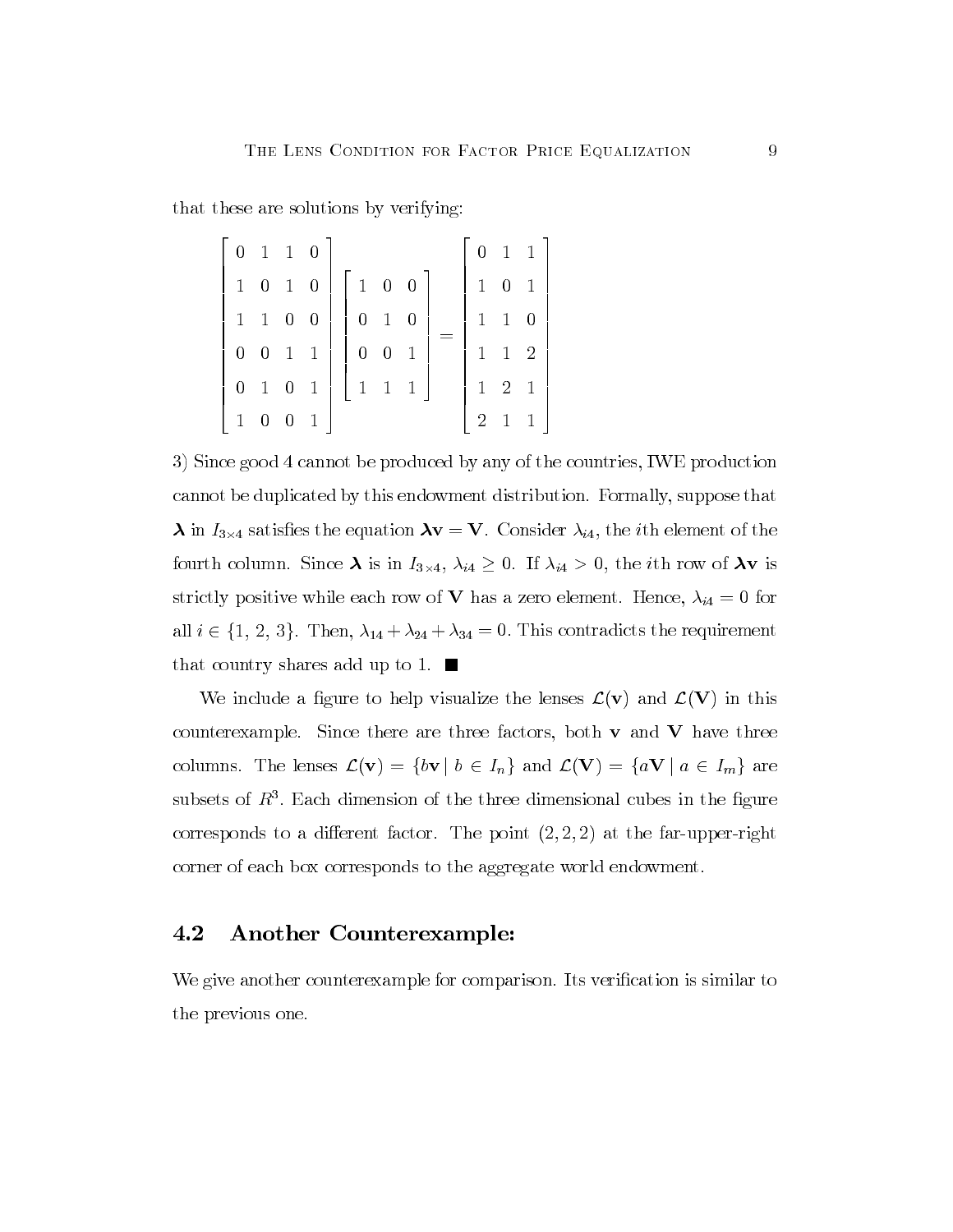$$
\mathbf{v} = \begin{bmatrix} 2 & 1 & 1 \\ 0 & 1 & 0 \\ 0 & 0 & 1 \\ 1 & 0 & 0 \end{bmatrix}, \ \mathbf{V} = \begin{bmatrix} 1 & 0 & 1 \\ 1 & 1 & 1 \\ 1 & 1 & 0 \end{bmatrix}.
$$

## References

Deardorff, Alan, 1994, The Possibility of Factor Price Equalization Revisited, Journal of International Economics 36, 167-175.

Dixit, A.K. and V. Norman, 1980, Theory of International Trade (Cambridge University Press).

Samuelson, P. A., 1949, International Factor Price Equalization Once Again, Economic Journal, 181-197.